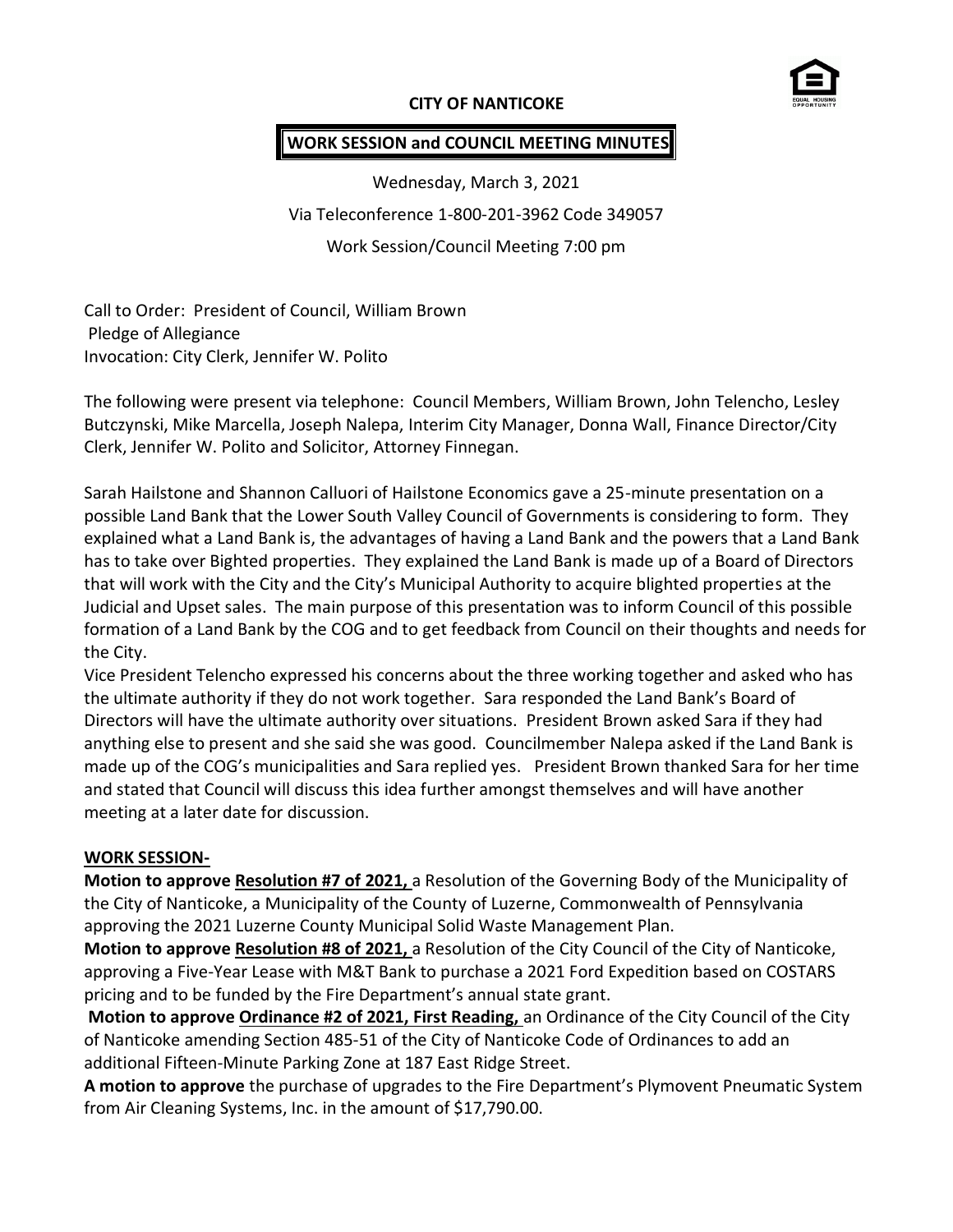**A motion to approve** the Marketing Agreement with Utility Service Partners Private Label, Inc. pertaining to the service warranties of the residents water and sewer lines upon Solicitor's final approval.

# **Administrative Updates-**

The Mayor has executed **Executive Order # 11 of 2021**, to appoint John Gregorowicz to the Nanticoke City Police Civil Service Commission to replace the vacant seat left by Joseph Nalepa.

Donna Wall raised the question that she thought Council should have to approve this appointment and she apologized for the oversight that this was not added to the work session.

**Donna Wall** updated Council and residents on the following:

 Donna stated that she and Vice President Telencho spoke with the County regarding Resolution # 7 and all their questions regarding the plan have been answered.

**A Motion** was made by Councilmember Telencho seconded by Councilmember Nalepa to adjourn the work session. Motion carried unanimously.

# **REGULAR MEETING** Comments from the Public agenda items only.

**Mr. Ron Knapp** thanked President Brown and Council for listening to the Land Bank presentation. Mr. Knapp asked when will a meeting be held to discuss and ask questions. Mr. Knapp would like to know what Land Bank has been around the longest and do they have photos that show their successes. Mr. Knapp stated before we jump in on the idea, we need to make sure Land Banks are successful. Mr. Knapp brought up that there are two very large pot holes on Main Street by the Oplinger Towers and President Brown stated that we are discussing agenda items only now and to please wait until later in the meeting to discuss the pot holes.

**Ms. Mary Ann Lang** asked if the people from the Land Bank discussion are still on the line and Donna replied No. Ms. Lang stated she has questions regarding the idea of a Land Bank and she wants the next meeting regarding the Land Bank formation to be open to the public.

# **Old Business**

**A Motion to approve** the 2021 engineering rates from Pennoni & Associates based the 2019 engineering rates was made by Councilmember Butczynski seconded by Councilmember Marcella.

# **New Business**

**A Motion** to approve the February 17, 2021 minutes was made by Councilmember Butczynski seconded by Councilmember Marcella.

Motion carried unanimously.

**A Motion** to approve the payment of the bills in the amount of \$482,410.02 (Payroll(s) \$100,328.08 and Payables \$382,081.94) was made by Councilmember Nalepa seconded by Councilmember Butczynski.

Motion carried unanimously.

**Motion to approve Resolution #7 of 2021,** a Resolution of the Governing Body of the Municipality of the City of Nanticoke, a Municipality of the County of Luzerne, Commonwealth of Pennsylvania approving the 2021 Luzerne County Municipal Solid Waste Management Plan was made by Councilmember Telencho seconded by Councilmember Butczynski. Motion carried unanimously.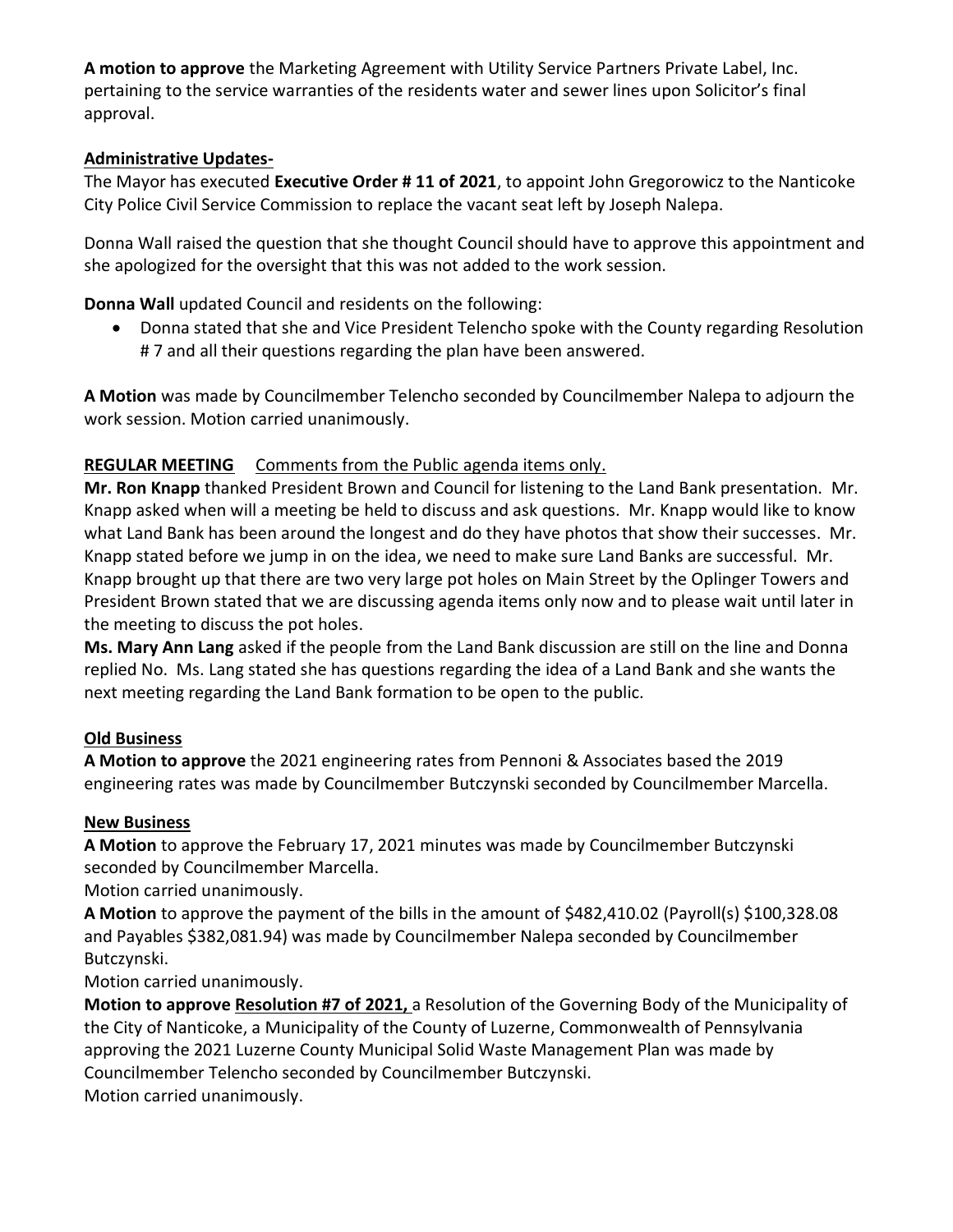**Motion to approve Resolution #8 of 2021,** a Resolution of the City Council of the City of Nanticoke, approving a Five-Year Lease with M&T Bank to purchase a 2021 Ford Expedition based on COSTARS pricing and to be funded by the Fire Department's annual state grant was made by Councilmember Nalepa seconded by Councilmember Marcella.

Motion carried unanimously.

**Motion to approve Ordinance #2 of 2021, First Reading,** an Ordinance of the City Council of the City of Nanticoke amending Section 485-51 of the City of Nanticoke Code of Ordinances to add an additional Fifteen-Minute Parking Zone at 187 East Ridge Street was made by Councilmember Marcella seconded by Councilmember Nalepa.

Motion carried unanimously.

**A motion to approve** the purchase of upgrades to the Fire Department's Plymovent Pneumatic System from Air Cleaning Systems, Inc. in the amount of \$17,790.00 was made by Councilmember Marcella seconded by Councilmember Telencho.

Motion carried unanimously.

**A motion to approve** the Marketing Agreement with Utility Service Partners Private Label, Inc. pertaining to the service warranties of the residents water and sewer lines upon Solicitor's final approval was made by Councilmember Butczynski seconded by Councilmember Nalepa. Motion carried unanimously.

**A motion to approve** Mayor Kevin Coughlin's appointment of John Gregorowicz to the Nanticoke Police Civil Service Commission was made by Councilmember Telencho seconded by Councilmember Marcella.

Motion carried unanimously.

#### **COMMENTS FROM THE PUBLIC –**

**Mr. Ron Knapp** commented that obviously there is a learning curve. Mr. Knapp stated there are two very large pot holes that opened up. One is on Main Street near the Oplinger Towers and the other is West Main Street by Apollo Circle. Donna Wall stated that the DPW Foreman, Rick Josefowicz has put phone call in to the Utility Companies about these pot holes since it is their projects and their responsibility to fix them. Mr. Knapp wants to commend the DPW Department for getting out there immediately and fixing the pot holes in town.

**Ms. Mary Ann Lang** asked if the LEAP Grant program is the only grant the City is offering for small businesses and Donna Wall replied yes but the County may have more grants opening up soon. Donna stated if she has any further questions regarding grants to please call her and she will assist with getting answers.

**Correspondence-None**

**Announcements-**

None

## **Councilmember Comments-**

Vice President john Telencho is good, no further comments.

Councilmember Butczynski is good, no further comments.

Councilmember Marcella asked if there will be a mass mailing on the Marketing Agreement and Donna replied yes.

Councilmember Nalep is good, no further comments.